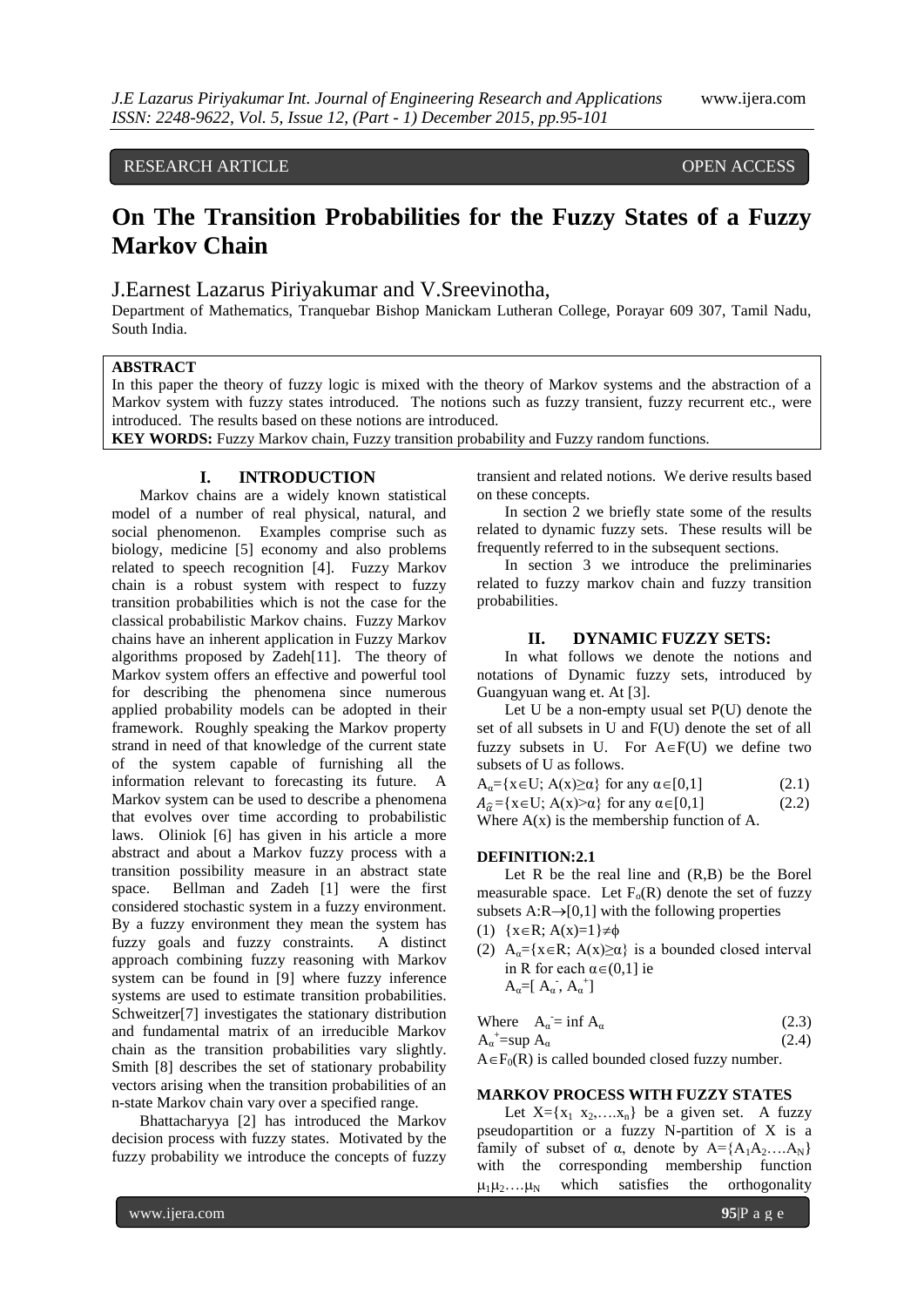conditions  $\sum_{r=1}^{N} \mu_r(x_i) = 1$  for all  $x_i \in x$  and  $0 <$  $\sum_{r=1}^{N} \mu_r(x_i)$  < *n* for all A<sub>r</sub> EA where *n* is a positive integer.

Let  $F = {F_1F_2...F_N}$  be the fuzzy state space, ie the set of fuzzy state for the problem. Fr is a fuzzy set on  $S = \{1, 2, \ldots, M\}$ . Where S denotes the original nonfuzzy state space for the system, the element of which may or may not be exactly observable. Let  $\mu_{E_r} (0) : S \rightarrow [0,1]$ denote the membership function of the fuzzy state Fr, for  $r=1,2,...N$ . It is assumed that  ${F_1F_2...F_N}$  defines a pseudo partition of fuzzy set on S such that  $S_{\nu}$ 

$$
\sum_{r=1}^{N} \mu_{Fr} (i) = 1 \text{ for all } i \in S
$$
 (2.5)

There are K possible alternatives available for each state. It is also assumed that the transition probability  $P_{ii}(k)$  of the system moving from state i to state j under the alternative k is known for all  $i, j \in S$  and for all  $k=1,2,...k$ . It is further assumed that the initial probability denoted by  $Q_{0i}$  of the system being in the non fuzzy state i is know, for each  $i \in S$ . As we shall be dealing with the problem on fuzzy state space Fr for all  $Fr \in F$ .

# **TRANSITION PROBABILITY FOR FUZZY STATES**

Let  $X_t$ ,  $X_t^f$  denote the non fuzzy and fuzzy state of the system at time t respectively. The Transition probability of the system moving from one fuzzy state to another can be computed as follows.  $P_{Fr\,Fs} = \text{Prob}[\ X_1^f = F_s / X_0^f = F_r]$ 

$$
= \frac{\text{Prob}[X_1^f = F_s, X_0^f = F_r]}{\text{Prob}[X_0^f = F_r]}
$$
(2.6)

Now using (2.6) we write  
\nProb[ 
$$
X_0^f = F_r
$$
] =  $\sum_{i=1}^m \mu_{Fr}(i)$  Pr[ $X_0 = i$ ]  
\n=  $\sum_{i=1}^m \mu_{Fr}(i)$  Q<sub>0i</sub> (2.7)  
\nAnd using (2.6) – (2.7) we get  
\nPr[  $X_1^f = F_s$ ,  $X_0^f = F_r$ ]  
\n=  $\sum_{i=1}^m \sum_{j=1}^m Pr[X_1 = j, X_0 = i]$   $\mu_{Frfs}(i,j)$   
\n=  $\sum_{i=1}^m \sum_{j=1}^m Pr[X_1 = j, X_0 = i]$  Pr[ $X_0 = i$ ]  
\n=  $\sum_{i=1}^m \sum_{j=1}^m P_{ij}$  Q<sub>0i</sub>  $\mu_{Fr}(i)$   $\mu_{Fs}(j)$  (2.8)  
\n
$$
P_{FrFs} = \sum_{i=1}^m \sum_{j=1}^m P_{ij}
$$
 Q<sub>0i</sub>  $\mu_{Fr}(i)$   $\mu_{Fs}(j)$  (2.9)  
\n
$$
\sum_{i=1}^m Q_{0i} \mu_{Fr}(i)
$$

The above formula reduces to the following when all  $Q_{0i}$  are equal.

$$
P_{Fr\,Fs} \quad = \frac{\sum_{i=1}^{m} \sum_{j=1}^{m} P_{ij} \mu_{Fr}(i) \mu_{Fs}(j)}{\sum_{i=1}^{m} \mu_{Fr}(i)}
$$
(2.10)

Writing

$$
\textstyle \sum_{i=1}^m \mu_{\text{Fr}}(\text{i}) = \text{m}_{\text{Fr}}
$$

www.ijera.com **96**|P a g e

Equation (2.10) further simplifies to

 $P_{\text{FrFs}} = (m_{\text{Fr}})^{-1} \sum_{i=1}^{m} \sum_{j=1}^{m} P_{ij} \mu_{\text{Fr}}(i) \mu_{\text{Fs}}(j)$  (2.11) The m-step transition probability for fuzzy states is given by

 $Pr[X_{n+m}^{\text{f}} = F_s / X_n^{\text{f}} = F_r] = P_{FrFs}(m)$  (2.12)  $P_{Fr}$ <sub>Fs</sub>(m) gives the probability that from the fuzzy state  $F_r$  at the nth trial fuzzy state k is reached at (m+n) th trial in m-steps.

# **THEOREM:2.1**

# **CHAPMAN – KOLMOGOROV EQUATION**

For Fuzzy states Fr and Fs

$$
p_{FrFs}^{(m+n)} = \sum_{r} p_{FrFj}^{(n)} p_{FjFs}^{(m)}
$$
 (2.13)

## **Proof:**

The one – step transition probabilities  $p_{FrFs}^{(1)}$  are denoted by PFrFs

 $P_{\text{FrFs}}^{(2)} = \text{Prob}[\ X_{n+2}^{f} = F_s / X_n^f = F_r]$  (2.14) The fuzzy state Fs can be reached from the fuzzy state Fr in two steps through some intermediate fuzzy state r. Consider the fixed value of r.

$$
\begin{aligned} \Pr[\begin{array}{l} \mathbf{X}_{n+2}^{f} = \mathbf{F}_{s} \ / \ \mathbf{X}_{n}^{f} = \mathbf{F}_{r}] \\ & = \Pr[\begin{array}{l l} \mathbf{X}_{n+2}^{f} = \ \mathbf{F}_{s} \ / \ \mathbf{X}_{n+1}^{f} = \ \mathbf{F}_{j}, \ \mathbf{X}_{n}^{f} = \end{array} \\ \Pr[\begin{array}{l l} \mathbf{F}_{r} \end{array}] \Pr[\mathbf{X}_{n+1}^{f} = \mathbf{F}_{j}, \ \mathbf{X}_{n}^{f} = \Pr[\begin{array}{l l} \ \mathbf{X}_{n+2}^{f} = \ \mathbf{F}_{s} \ / \ \ \mathbf{X}_{n+1}^{f} = \ \mathbf{F}_{j}] \end{array} \end{aligned} \Pr[\mathbf{X}_{n+1}^{f} = \mathbf{F}_{j}, \ \mathbf{X}_{n}^{f} = \mathbf{F}_{r}]
$$

 $\implies$   $P_{\text{FiFs}} P_{\text{FrFi}} = P_{\text{FrFi}} P_{\text{FiFs}}$ Since these intermediate fuzzy state r can assume alues  $r = 1,2, ...$ 

values r = 1,2,... we have,  
\n
$$
P_{FrFs}^{(2)} = Pr[X_{n+2}^f = F_s / X_n^f = F_r]
$$
\n
$$
= \sum_r pr [X_{n+2}^f = F_s, X_{n+1}^f = j | X_n^f = F_r]
$$
\n
$$
= \sum_r p_{FrFj} p_{FjFs}
$$
\n(2.15)

By induction we have

$$
P_{\text{FrFs}}^{(m+1)} = \Pr[X_{m+n+1}^{f} = F_s / X_n^f = F_r] \n= \sum_r pr[X_{m+n+1}^{f} = F_s / X_{n+m}^f = F_j] \Pr[X_{n+m}^{f} = F_j / X_n^f = F_r] \n= \sum_r p_{\text{FrFS}}(m) \nSimilarly we get \n
$$
P_{\text{FrFs}}^{(m+1)} = \sum_r p_{\text{FrFS}}(m) \nIn general we have \n
$$
P_{\text{FrFs}}^{(m+n)} = \sum_r p_{\text{FrFS}}^{(n)} p_{\text{FJS}}^{(m)} \tag{2.16}
$$
$$
$$

# **III. CLASS PROPERTY**

A class of fuzzy states is a subset of the fuzzy state space such that every fuzzy state of the class Communicates with every other and there is no other fuzzy state outside the class which communicates with all other fuzzy states in the class. A property defined for all fuzzy states of a chain is a class property if it possession by one fuzzy state in a class implies its possession by all fuzzy states of the same class. One such property is the periodicity of a state.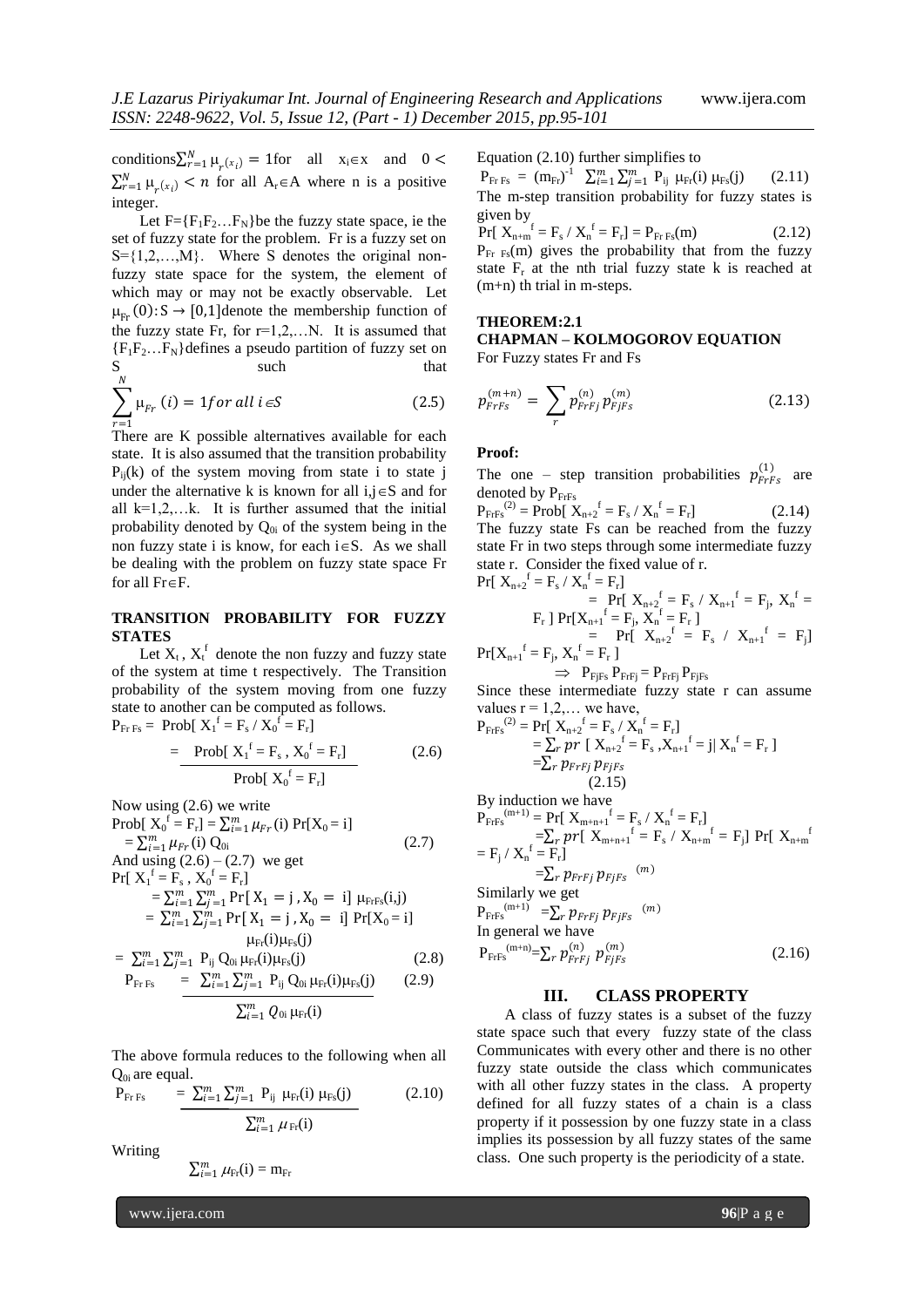#### **DEFINITION:3.1**

Fuzzy state Fr is a return state if  $P_{FrF}^{(n)} > 0$  for some n≥1. The period  $d_i$  of a return to state I is defined as the greatest common divisor of all m such that  $P_{\text{FrFr}}^{(m)}$ >0, Thus

 $d_i = G.C.D \{m; | P_{F r F r}^{(m)}| > 0 \ d \in (0,1] \}$ 

Fuzzy state i is said to be aperiodic if  $d_i = 1$  and periodic if  $d_i > 1$ . Clearly state i is aperiodic if  $P_{\text{FrF}} \neq 0$ . It can be shown that two distinctive fuzzy states belonging to the same class have the same period.

Every finite Markov chain contains at last one closed set, i.e., the set of all fuzzy states or the fuzzy state space. If the chain does not contain any other proper closed subset other than the fuzzy state space, then the chain is called irreducible; the transition probability matrix of irreducible class is an irreducible matrix. In an irreducible Markov chain every fuzzy state can be reached from every other fuzzy state.

#### **CLASSIFICATION OF STATES:**

Suppose that a system starts with the fuzzy state Fr. Let  $f_{Frfs}^{(n)}$  be the probabilities that it reaches the state Fs for the first time at the nth step. Let  $P_{FrFs}^{(n)}$ be the probability that it reaches state Fs after n transitions. Let  $T_k$  be the first passage time to fuzzy state Fs. i.e.,

$$
T_k = \min\{n \ge 1, Xn = Fs\}
$$

And {  $f_{Frfs}^{(n)}$ } be the distribution of  $T_k$  given that the chain starts at the fuzzy state Fr. A relation can be established between  $f_{\text{FrFs}}^{(n)}$  and  $P_{\text{FrFs}}^{(n)}$  as follows. The relation allows  $f_{Frfs}^{(n)}$  to be expressed in terms of  $P_{\text{FrFs}}^{(n)}$ . We state the following theorem.

#### **THEOREM:3.1**

Whatever be the state Fr and Fs  $P_{\text{FrFs}}^{(n)} = \sum_{r=0}^{n} f_{\text{FrFs}}^{(r)} p_{\text{FSFS}}^{(n-r)}; n \ge 1$ <br>With  $P_{\text{FrFs}}^{(0)} = 1$ ,  $f_{\text{FrFs}}^{(0)} = 0$ ,  $f_{\text{FrFs}}^{(1)} = P_{\text{FrFs}}$ It can also be written as  $P_{\text{FrFs}}^{(n)} = \sum_{r=0}^{n} f_{\text{FrFs}}^{(r)} p_{\text{FSFs}}^{(n-r)} + f_{\text{FrFs}}^{(n)}$  $:n > 1$ 

# **FIRST PASSAGE TIME DISTRIBUTION**

Let  $F<sub>FrFs</sub>$  denote the probability that starting with the fuzzy state Fr the system will ever reach the fuzzy state Fs. Clearly

$$
F_{\text{FrFs}} = \sum_{n=1}^{\infty} f_{\text{FrFs}}^{(n)} \tag{3.2}
$$

We have 
$$
\sum_{n\geq 1}^{Sup} p_{FSFs}^{(n)} \leq F_{FrFs} \leq
$$

$$
\sum_{m\geq 1} p_{FrFs}^{(m)} \text{ for all } n \geq 1
$$

$$
\text{We need to consider two cases} \tag{3.3}
$$

$$
F_{FrFs} = 1, and F_{FrFs} < 1
$$

The mean (first passage) time from fuzzy state Fr to fuzzy state Fs is given by

$$
\mu_{FrFs} = \sum_{n=1}^{\infty} n f_{FrFs}^{(n)} \tag{3.4}
$$
 More over

$$
\mu_{FrFr} = \sum_{n=1}^{\infty} n f_{FrFr}^{(n)} \tag{3.5}
$$

Is known as the mean recurrence time for the fuzzy state Fr.

It is appropriate to express

$$
d_i = G.C.D \{ m; P_{F r F'}^{(m)} > 0 \} = G.C.D[m; f_{F r F s}^{(n)} > 0]
$$

#### **LEMMA:**

Let  $\{f_n\}$  be a sequence of fuzzy functions such that f<sub>n</sub>≥0  $\Sigma f n = 1$  and t≥1 be the greatest common divisor of those n for which  $f_n>0$ .

Let  $\{u_n\}$  be another sequence such that  $u_0=1$ ,  $u_n = \sum_{r=1}^n f_r u_{n-r}$ ;  $(n \ge 1)$ then

$$
\lim_{n\to\infty}(u_{nt})_{\alpha}=\frac{t}{\mu}
$$

Where  $\mu = \sum_{n=1}^{\infty} n f_n$  the limit being zero when  $\mu = \infty$ and

$$
\lim_{N\to\infty}(U_N)\;=0
$$

Whenever N is not divisible by t.

#### **DEFINITION:3.2**

A fuzzy state Fr is said to be fuzzy persistent If  $F_{Frfr} = 1$ 

Ie., if 
$$
(F_{\text{FrFr}}) = U_{\alpha \in (0,1]} \alpha (F_{\text{FrFr}})_{\alpha} = 1
$$
  
\nIe.,  
\n
$$
\bigcup_{\alpha \in (0,1]} \alpha [(F_{\text{FrFr}})_{\alpha}^{-}, (F_{\text{FrFr}})_{\alpha}^{+}] = 1
$$
if

$$
\bigcup_{\alpha\in(0,1]}\alpha[(F_\alpha)\mathop{^-}_{FrFr},(F_\alpha)\mathop{^+}_{FrFr}]=1
$$

#### **DEFINITION:3.3**

A fuzzy state Fr is said to be fuzzy transient if  $F_{\text{FrFr}}<1$ 

Ie., if 
$$
(F_{\text{FrFr}}) = U_{\alpha \in (0,1]} \alpha(F_{\text{FrFr}})_{\alpha} < 1
$$
  
\nIe.,  
\n
$$
\bigcup_{\alpha \in (0,1]} \alpha[(F_{\text{FrFr}})_{\alpha}^{-}, (F_{\text{FrFr}})_{\alpha}^{+}] < 1
$$
if

Ie

Ie

$$
\bigcup_{\alpha\in(0,1]}\alpha[(F_\alpha)\,_{FrFr}^-, (F_\alpha)\,_{FrFr}^+]<1
$$

### **DEFINITION:3.4**

A fuzzy persistent state Fr is said to be null persistent if  $\mu_{\text{FrF}} = \infty$  and said to be non-null persistent if  $\mu_{\text{FrFr}}<\infty$ .

Fuzzy state Fr is null persistent

If  $(\mu_{\text{FrFr}}) = \bigcup_{\alpha \in (0,1]} \alpha (\mu_{\text{FrFr}})_{\alpha} = \infty$  $Ie.,$  if

$$
\bigcup_{\alpha\in(0,1]}\alpha[(\mu_{FrFr})_{\alpha}^{-},(\mu_{FrFr})_{\alpha}^{+}]=\infty
$$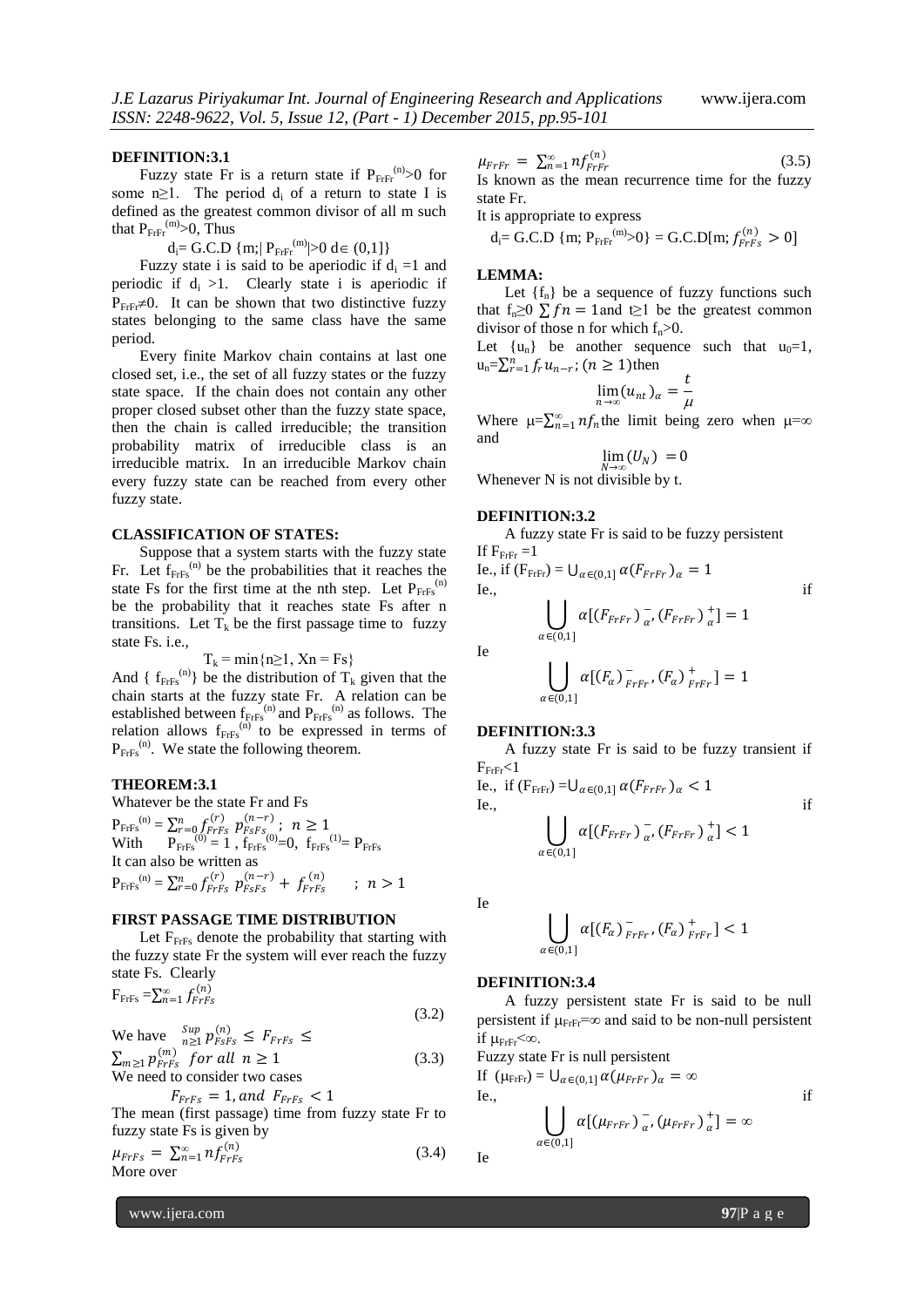If 
$$
\alpha[(\mu_{\alpha})_{F r F r}^{-}, (\mu_{\alpha})_{F r F r}^{+}] = \infty
$$
  
\nIf is non-null persistent  
\n
$$
\left( \int [\alpha(\mu_{\alpha})_{F r F r}^{-}, (\mu_{\alpha})_{F r F r}^{+}] < \infty \right)
$$
if

 $\bigcup_{\alpha \in (0,1]}$ **THEOREM 3.2**

Fuzzy state Fr is fuzzy persistent if and only if *∞*

 $\frac{1}{FrFr}$  ,  $(\mu_{\alpha})$   $\frac{1}{FrFr}$ 

 $_{FFT}^{-}$  ,  $(\mu_{\alpha})$   $_{FFT}^{+}$ 

 $\frac{1}{E_{\text{r}}E_{\text{r}}}$ ] =  $\infty$ 

 $\frac{1}{E_{\text{r}}E_{\text{r}}}$ ] <  $\infty$ 

$$
\sum_{n=0} p_{FrFs}^{(n)} = \infty
$$
\n
$$
\text{Proof:} \tag{3.6}
$$

Let

$$
p_{r r r r}^{(n)}(s) = \sum_{n=0}^{\infty} p_{r r r r}^{(n)} s^{n} = 1 + \sum_{n=1}^{\infty} p_{r r r r}^{(n)} s^{n}
$$

And

$$
F_{F r F r}^{(n)}(s) = \sum_{n=0}^{\infty} f_{F r F r}^{(n)} s^n = \sum_{n=1}^{\infty} f_{F r F r}^{(n)} s^n
$$

Be the generating function of the sequences  ${P_{\text{FrFr}}}^{(n)}$  and  ${f_{\text{FrFr}}}^{(n)}$  respectively

We have from (3.6)  
\n
$$
\sum_{n=0}^{\infty} p_{FrFs}^{(n)} = \infty p_{FrFr}^{(n)} = \sum_{r=0}^{\infty} f_{FrFr}^{(n)} p_{FrFr}^{(n-r)}
$$
\n
$$
\bigcup_{\alpha \in (0,1]} \alpha (p_{FrFr}^{(n)})_{\alpha}
$$
\n
$$
= \sum_{r=0}^{\infty} \bigcup_{\alpha \in (0,1]} \alpha (f_{FrFr}^{(r)})_{\alpha} \alpha (p_{FrFr}^{(n-r)})_{\alpha}
$$
\n(3.7)

Multiplying both sides of  $(3.7)$  by s<sup>n</sup> and adding for all n≥1 we get

$$
\bigcup_{\alpha \in (0,1]} \alpha(p_{\text{FrFr}}^{(s)}) - 1 = \bigcup_{\alpha \in (0,1]} \alpha(F_{\text{FrFr}})_{\alpha} \alpha(p_{\text{FrFr}})_{\alpha}
$$
\nThus\n
$$
\bigcup_{\alpha \in (0,1]} \alpha(p_{\text{FrFr}}^{(s)})_{\alpha}
$$
\n
$$
\bigcup_{\alpha \in (0,1]} \alpha(p_{\text{FrFr}}^{(s)})_{\alpha}
$$
\n(3.6)

 $=\frac{1}{1-\bigcup_{\alpha\in(0,1]}\alpha(F_{F\setminus F\setminus\alpha})}$ (3.8)

Assume that Fr is fuzzy persistent which implies that

$$
\bigcup_{\in (0,1]} \alpha(F_{F r F r})_{\alpha} = 1
$$

Using Abels lemma

 $\alpha$ 

$$
\lim_{s \to 1} \bigcup_{\alpha \in (0,1]} \alpha(F_{F r F r}^{(s)})_{\alpha} = 1
$$
  

$$
\lim_{s \to 1} \bigcup_{\alpha \in (0,1]} \alpha(P_{F r F r}^{(s)})_{\alpha} \to \infty
$$

Since the coefficients of  $(P_{\text{Frfr}})_\alpha$  are non-negative. We get

$$
\sum_{\alpha\in(0,1]}\prod_{\alpha\in P_{F rF r}}(s)_{\alpha}=\infty
$$

Conversely if the state  $\mathbf{j}$  is fuzzy transient then by Abels lemma

From  
\n
$$
\lim_{s \to 1} \bigcup_{\alpha \in (0,1]} \alpha(P_{FFF}^{(s)})_{\alpha} < \infty
$$
\n
$$
\text{Since the coefficients}
$$
\n(3.8)

 $\lim_{s \to 1} \bigcup \alpha(F_{F r F r}^{(s)})_{\alpha} < 1$ 

Since the coefficients  
\n
$$
\sum_{n=0}^{\infty} \bigcup_{\alpha \in (0,1]} \alpha(P_{FrFr}^{(s)})_{\alpha} < \infty
$$
\n
$$
\sum_{n=0}^{\infty} P_{FrFr} < \infty
$$

 $\alpha \in (0,1]$ 

### **THEOREM:3.3**

If state j is fuzzy persistent non-null then as n∞

- (i)  $P_{F r F r}^{(nt)} \rightarrow \frac{t}{\sqrt{r}}$  $\frac{1}{\mu_{F r F r}}$  when fuzzy state Fr is periodic with period t and
- (ii)  $P_{F r F r}^{(n)} \rightarrow \frac{1}{\mu r}$  $\frac{1}{\mu_{F r F r}}$  when fuzzy state Fr is aperiodic.
- In case fuzzy state is persistent null then

 $P_{FFT}^{(n)} \rightarrow 0$  as n $\rightarrow \infty$ .

Proof:

Let fuzzy state Fr be persistent then

 $\mu_{F r F r} = \sum_{n} n f_{F r F r}^{(n)}$  is defined

We have  $P_{\text{FrFs}}^{(n)} = \sum_{r=0}^{n} f_{\text{FrFr}}^{(r)} p_{\text{FrFr}}^{(n-r)}$ 

We put  $f_{\text{FrFr}}^{(n)}$  for  $f_n$ ,  $p_{\text{FrFr}}^{(n)}$  for  $u_n$  and  $\mu_{\text{FrFr}}$  for  $\mu$  in lemma 3.1

Applying the lemma we get

$$
P_{F r F r}^{(nt)} \rightarrow \frac{t}{\mu_{F r F r}} \text{ as } n \rightarrow \infty
$$

When state Fr is periodic with period t when fuzzy state Fr is aperiodic then

$$
P_{F r F r}^{(n)} \rightarrow \frac{1}{\mu_{F r F r}} \text{ as } n \rightarrow \infty
$$

In case fuzzy state Fr is persistent null  $\mu_{FrFr} = \infty$ and  $P_{F r F r}^{(n)} \rightarrow 0$  as n $\rightarrow \infty$ 

$$
\mu_{FrFr} = \bigcup_{\alpha \in (0,1]} \alpha (\mu_{FrFr})_{\alpha}
$$
  
\n
$$
= \bigcup_{\alpha \in (0,1]} \alpha [(\mu_{FrFr})_{\alpha}^{-} (\mu_{FrFr})_{\alpha}^{+}]
$$
  
\n
$$
(\mu_{FrFr})_{\alpha} = (\mu_{\alpha})_{FrFr} = \bigcap_{n=1}^{\infty} [(F_{\alpha n})_{FrFr}^{-} , (F_{\alpha n})_{FrFr}^{+}]
$$
  
\nWhere for any  $\alpha \in (0,1]$   $\alpha_{n} = (1 - \frac{1}{n+1})^{\alpha}$   
\n
$$
(\mu_{FrFr})_{\alpha}^{-} = \inf(\mu_{\alpha})_{FrFr}^{-} = \inf [x \in R; \mu_{FrFr}(x) \ge \alpha]
$$
  
\n
$$
(\mu_{FrFr})_{\alpha}^{+} = \sup (\mu_{\alpha})_{FrFr} (\alpha) \ge \alpha]
$$
  
\n
$$
(\mu_{FrFr})_{\alpha} = \sum_{n} n(f_{rrr})_{\alpha}
$$
  
\n
$$
= \sum_{n} n(f_{\alpha}^{(n)})_{FrFr}
$$

www.ijera.com **98**|P a g e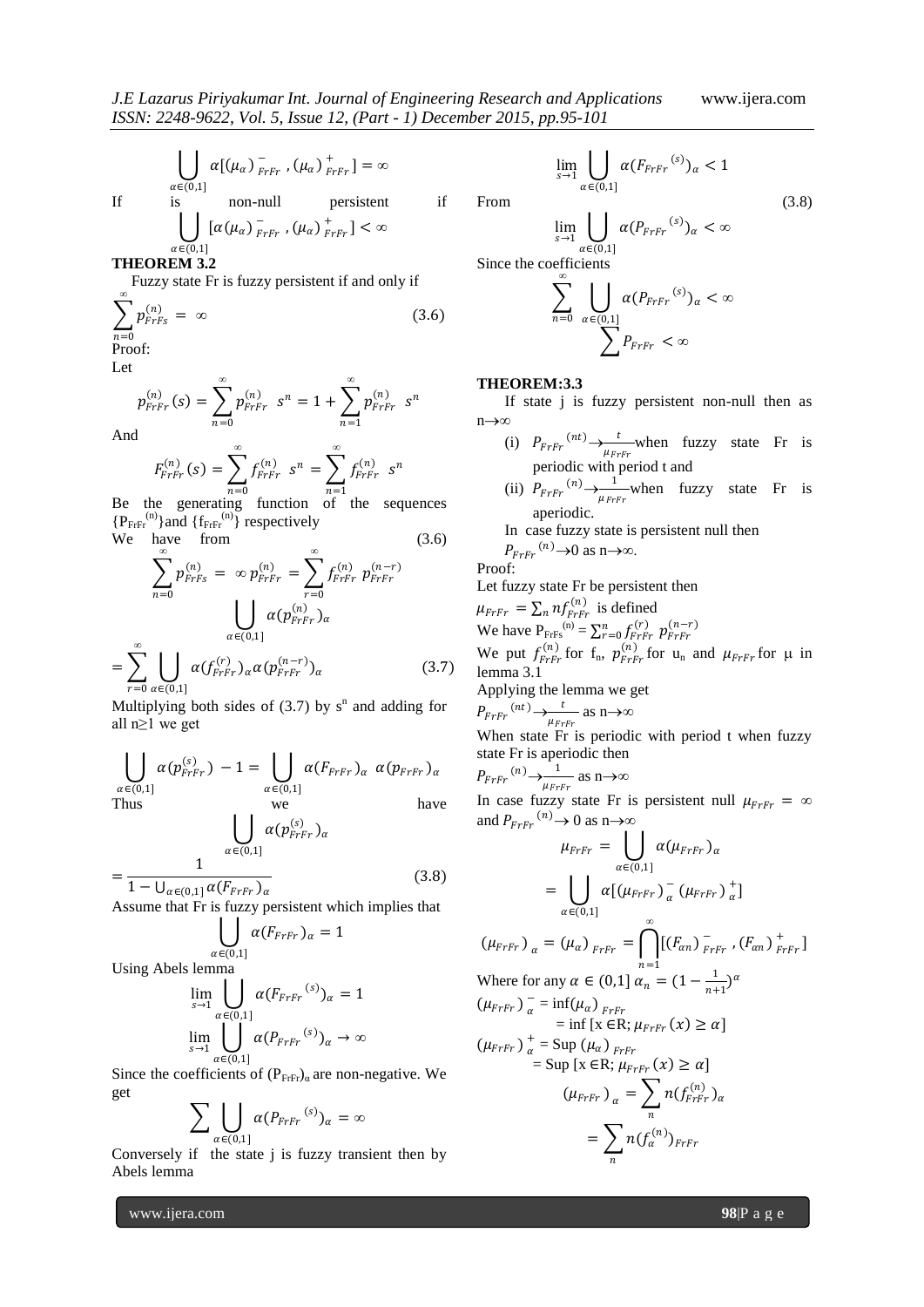$\alpha$ 

We put  $(f_\alpha^{(n)})_{FrFr}$  for fn,  $(p_\alpha^{(n)})_{FrFr}$  for  $u_n$  and  $(\mu_{\alpha})_{FrFr}$  for  $\mu$  in Lemma (3.1) above. Applying Lemma we get,

 $(p_\alpha^{(nt)})_{FrFr} \rightarrow \frac{t}{(n-r)}$  $\frac{t}{(\mu_{\alpha})_{F r F r}}$  as n $\rightarrow \infty$ . When state j is periodic with period t.  $\bigcup_{\alpha\in(0,1]}\alpha(p_\alpha^{(nt)})_{FFF} \rightarrow \frac{t}{\bigcup_{\alpha\in(0,1]}\alpha}$  $U_{\alpha\in(0,1]}\alpha(\mu_{\alpha})_{FrFr}$ 

# **THEOREM:3.4**

If fuzzy state Fs is fuzzy persistent null, then for every Fr

$$
\lim_{n \to \infty} p_{FrFs}^{(n)} \to 0 \tag{3.9}
$$

And if fuzzy state Fs is aperiodic fuzzy persistent non-null then

$$
\lim_{n \to \infty} p_{FrFs}^{(n)} \to \frac{F_{FrFs}}{\mu_{FsFs}} \tag{3.10}
$$

Proof:

$$
P_{\text{FrFs}}^{(n)} = \sum_{r=1}^{n} f_{\text{FrFs}}^{(r)} \ p_{\text{FSFs}}^{(n-r)}
$$
  
i.e.,

$$
\bigcup_{\alpha \in (0,1]} \alpha(P_{FrFs}^{(n)})_{\alpha} = \sum_{r=1} \bigcup_{\alpha \in (0,1]} \alpha(f_{FrFs}^{(r)})_{\alpha} \alpha(p_{rsFs}^{(n-r)})_{\alpha}
$$

 $\overline{m}$ 

let n>m then

$$
(P_{FrFs}^{(n)})_{\alpha} = \sum_{r=1}^{n} (f_{FrFs}^{(r)})_{\alpha} (p_{FSFs}^{(n-r)})_{\alpha} + \sum_{r=m+1}^{n} (f_{FrFs}^{(r)})_{\alpha} (p_{FSFs}^{(n-r)})_{\alpha} \le \sum_{r=1}^{m} (f_{FrFs}^{(r)})_{\alpha} (p_{FSFs}^{(n-r)})_{\alpha} + \sum_{r=m+1}^{n} (f_{FrFs}^{(r)})_{\alpha} (p_{FSFs}^{(n-r)})_{\alpha}
$$

Since fuzzy state  $\overline{F} = m+1$  Since fuzzy state  $\overline{F}$  for fuzzy persistent null $(p_{FSFS}^{(n-r)})_{\alpha} \rightarrow 0$  as  $n \rightarrow \infty$  for each  $\alpha$ . Further since

$$
\sum_{m=1}^{\infty}(f_{FFS}^{(m)})_{\alpha}<\infty
$$

$$
\sum_{r=m+1}^{n} (f_{FrFs}^{(r)})_{\alpha} \rightarrow 0 \text{ for each } \alpha \in (0,1] \text{ and } n,m \rightarrow \infty
$$

 $r=m+1$ <br>Therefore as n→∞

$$
\bigcup_{\alpha\in(0,1]}\frac{p_{FrFs}^{(n)}\to 0}{\alpha(P_{FrFs}^{(n)})\to 0}
$$

Ie.,

$$
p_{FrFs}\to 0
$$

From the equation

$$
(P_{F_{FFS}}^{(n)})_{\alpha} - \sum_{r=1}^{m} (f_{F_{FFS}}^{(r)})_{\alpha} (p_{FSFs}^{(n-r)})_{\alpha} \leq \sum_{r=m+1}^{n} (f_{F_{FFS}}^{(r)})_{\alpha} \quad (3.11)
$$

www.ijera.com **99**|P a g e

Since fuzzy state is aperiodic, fuzzy persistent and non-null then by theorem

$$
(p_{FSFS}^{(n-r)})_{\alpha} \rightarrow \frac{1}{(\mu_{FrFr})_{\alpha}} \text{ as } n \rightarrow \infty
$$
  
From the equation (3.11) we get n,m $\rightarrow \infty$   

$$
(p_{FSFS}^{(n-r)})_{\alpha} \rightarrow \frac{(F_{FrFs})_{\alpha}}{(\mu_{FrFr})_{\alpha}}
$$
  

$$
\bigcup_{\alpha \in (0,1]} \alpha(P_{FrFs}^{(n)})_{\alpha} \rightarrow \frac{\bigcup_{\alpha \in (0,1]} \alpha(F_{FrFs})_{\alpha}}{\bigcup_{\alpha \in (0,1]} \alpha(\mu_{FrFr})_{\alpha}}
$$

Therefore,

$$
p_{FSFS}^{(n-r)} \rightarrow \frac{F_{FrFs}}{\mu_{FrFr}}
$$

## **THEOREM: 3.5**

In an irreducible chain all the states are of the same type. They are either all fuzzy transient all fuzzy persistent null or all fuzzy persistent non-null. All the fuzzy state are aperiodic and in the latter case they all have the same period. Proof:

Since the chain is irreducible, every fuzzy state can be reached from every other state. If Fr, Fs are any two states then Fr can be reached from Fs and Fs from Fr.

Ie., 
$$
p_{FFS}^{(N)} = a > 0
$$
 for some  $N \ge 1$   
\nAnd  $p_{FSFr}^{(M)} = b > 0$  for some  $M \ge 1$   
\nIe.,  $\bigcup_{\alpha \in (0,1]} \alpha(P_{F\setminus FS}^{(N)})_{\alpha} = a > 0$  for some  $N \ge 1$   
\nAnd  $\bigcup_{\alpha \in (0,1]} \alpha(p_{FSFr}^{(M)})_{\alpha} = b > 0$  for some  $M \ge 1$   
\n
$$
\bigcup_{\alpha \in (0,1]} \alpha(P_{F\setminus FS}^{(N+1)})_{\alpha} = \bigcup_{\alpha \in (0,1]} \alpha(P_{F\setminus FS}^{(m+n)})_{\alpha}
$$
\n
$$
= \sum_{\substack{Fk \\ Fk}} \alpha(p_{F\setminus Fk}^{(m)})_{\alpha} \alpha(P_{F\setminus FS}^{(m)})_{\alpha}
$$
\n
$$
(P_{F\setminus FS}^{(n+m)})_{\alpha}
$$

$$
= \sum_{Fk}^{\infty} \alpha(p_{FrFk}^{(m)})_{\alpha} (P_{FkFs}^{(n)})_{\alpha}
$$

$$
\ge (p_{\text{FrF}k}^{(m)})_{\alpha} (P_{\text{FkFs}}^{(n)})_{\alpha} \text{ for each } \text{Fk}
$$
  
Hence

$$
(P_{F r F r}^{(n+N+M)})_{\alpha}
$$
\n
$$
\geq (P_{F r F s}^{(N)})_{\alpha} (P_{F s F s}^{(N)})_{\alpha} (P_{F s F r}^{(M)})_{\alpha}
$$
\n
$$
\geq \bigcup_{\alpha \in (0,1]}^{\alpha} (\mathcal{P}_{F r F r}^{(n+N+M)})_{\alpha}
$$
\n
$$
\geq \bigcup_{\alpha \in (0,1]}^{\alpha} (\mathcal{P}_{F r F s}^{(N)})_{\alpha} \bigcup_{\alpha \in (0,1]}^{\alpha} (\mathcal{P}_{F s F s}^{(N)})_{\alpha} \bigcup_{\alpha \in (0,1]}^{\alpha} (\mathcal{P}_{F s F r}^{(M)})_{\alpha}
$$
\n
$$
(P_{F r F r})^{(n+N+M)} \geq (P_{F r F s}^{(N)}) (P_{F s F s}^{(n)}) (P_{F s F r}^{(M)})
$$
\n
$$
= ab P_{F r F r}^{(n)} \qquad (3.12)
$$
\nand  $(P_{F s F s})^{(n+N+M)}$ \n
$$
\geq (P_{F s F r}^{(N)}) (P_{F r F r}^{(n)}) (P_{F r F r}^{(M)})
$$
\n
$$
= ab P_{F r F r}^{(n)} \qquad (3.13)
$$
\nFrom the above it is clear that\n
$$
\sum_{n} p_{F r F r}^{(n)} \qquad \text{and } \sum_{n} p_{F s F s}^{(n)} \qquad \text{converge}
$$
\nor diverge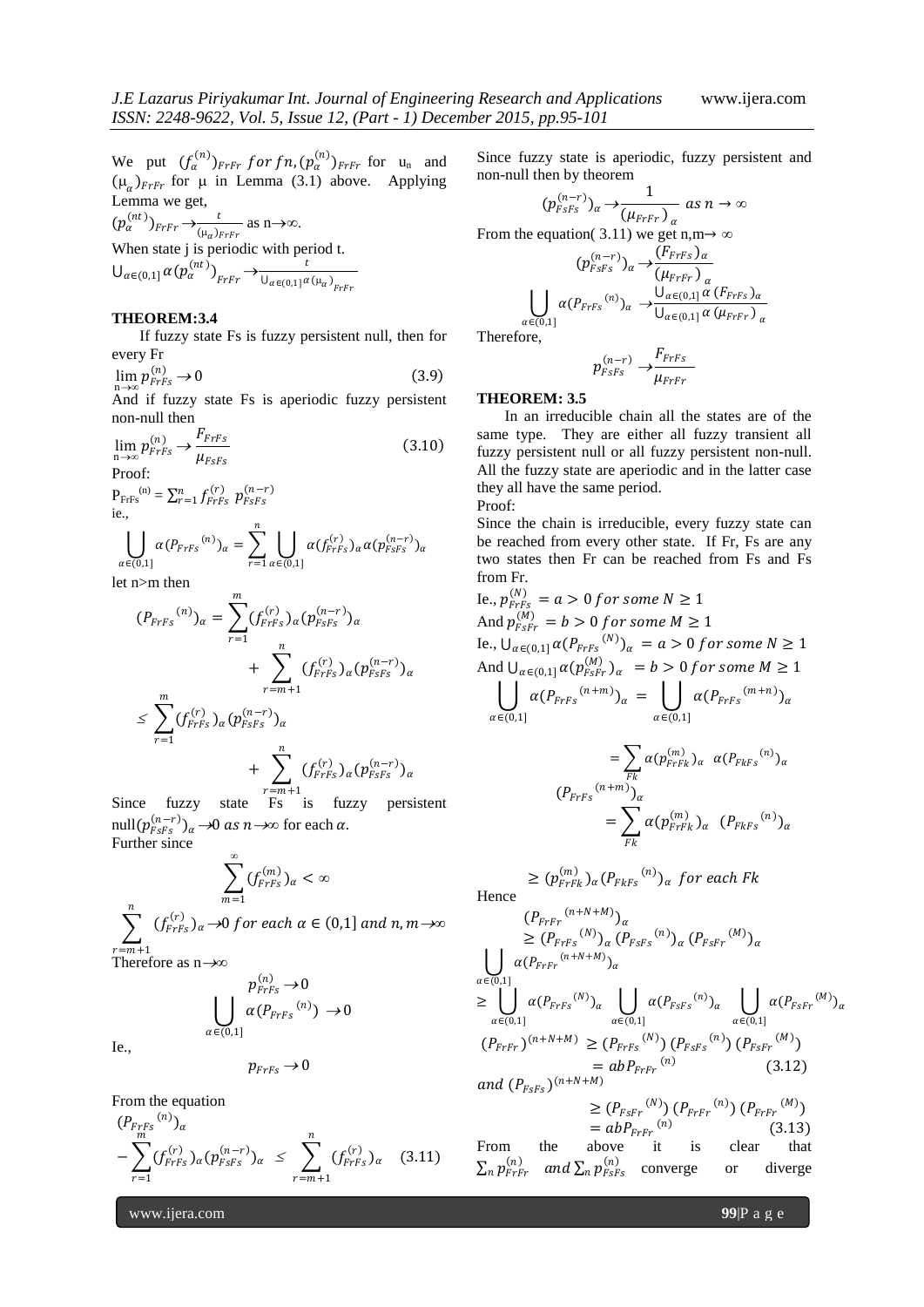together. Thus the two fuzzy states Fr, Fs are either both fuzzy transient or fuzzy persistent.

 Suppose that Fr is fuzzy persistent null then  $(P_{F r F r}^{(n)})_{\alpha} \rightarrow 0$  as  $n \rightarrow \infty$  for each  $\alpha \in (0,1]$  from  $(3.12)$   $(P_{FSFs}^{(n)})_a \rightarrow 0$  as  $n \rightarrow \infty$  for each  $\in (0,1]$ . So that Fr is also fuzzy persistent null.

Suppose that Fr is persistent non-null and has period t then  $(P_{FrFr}^{(n)})_{\alpha} > 0$  for each  $\alpha \in (0,1]$ whenever n is a multiple of t. Now

$$
(P_{F r F r})^{(N+M)} \ge (P_{F r F s}^{(N)})_{\alpha} (P_{F s F s}^{(M)})_{\alpha}
$$
  

$$
\bigcup_{\alpha \in (0,1]}^{\alpha} \alpha (P_{F r F r}^{(N+M)})_{\alpha}
$$
  

$$
\ge \bigcup_{\alpha \in (0,1]}^{\alpha} \alpha (P_{F r F s}^{(N)})_{\alpha} \bigcup_{\alpha \in (0,1]}^{\alpha} \alpha (P_{F s F r}^{(M)})_{\alpha}
$$

Ie.,

 $(P_{F r F r})^{(N+M)} \ge (P_{F r F s}^{(N)}) (P_{F s F s}^{(M)}) = ab > 0$ So that  $(N+M)$  is a multiple of  $t$ . From equations (3.12 & 3.13),

 $(P_{FSFs})^{(n+N+M)} \geq ab(P_{FrFr})^{(n)} > 0$ 

Thus  $(n+N+M)$  is a multiple of t and so t is the period of Fs also.

#### **Theorem:3.6**

An irreducible aperiodic Markov chain belongs to one of the following two classes.

- (i) Either the states are all fuzzy transient or all nude fuzzy recurrent. In this case  $p_{\text{Frfs}}^{(n)} \rightarrow 0$  and n →  $\infty$  for all fuzzy states Fr and Fs and there exists no stationary distribution.
- (ii) Or else all states are positive fuzzy recurrent that is

$$
\prod_{F_s} = \lim_{n \to \infty} p_{FrFs}^{(n)} > 0
$$

In this case  $\{\Pi_{\text{Fs}}, \text{Fs} = 0, 1, 2, \ldots\}$  is a stationary distribution and there exists no other stationary distribution.

#### **Proof:**

We will first prove (ii)

$$
p_{FrFs}^{(n)} = \bigcup_{\alpha \in (0,1]} \alpha(p_{FrFs}^n)_{\alpha}
$$
  
= 
$$
\bigcup_{\substack{\alpha \in (0,1] \\ \beta \neq 1}} \alpha[(p_{FrFs}^n)^{-}, (p_{FrFs}^n)^+]
$$
  

$$
\sum_{\substack{Fs=1 \\ Fs=1}}^M p_{FrFs}^{(n)} \le \sum_{Fs=0}^\infty p_{FrFs}^{(n)} = 1
$$
  
Let  $n \to \infty$  yields  

$$
\lim_{n \to \infty} \sum_{Fs=1}^M p_{FrFs}^{(n)} \le 1
$$

$$
\sum_{Fs=1}^{M} \lim_{n \to \infty} (p_{FrFs}^{(n)}) \le 1
$$

for all M.

 $\sum_{Fs=0}$   $\prod$   $\prod_{Fs}$ Which implies that ∞

$$
\sum_{Fs=0} \prod_{Fs} \le 1
$$

Now

$$
(P_{\text{FrFs}}^{(n+1)})_{\alpha} = \sum_{Fk=0}^{\infty} (p_{\text{FrFK}}^{(n)})_{\alpha} (p_{\text{FkFs}})_{\alpha}
$$
  

$$
\geq \sum_{Fk=0}^{M} (p_{\text{FrFK}}^{(n)})_{\alpha} (p_{\text{FkFs}}^{(k)})_{\alpha} \quad \text{for all } M.
$$

Letting 
$$
\prod_{F_s} \sum_{\alpha}^m \left( \prod_{F_k} \right)_{\alpha} \left( \sum_{F_k}^m \left( \sum_{F_k} \right)_{\alpha} \left( p_{Fk} \right)_{\alpha} \right)
$$
 yields  
Implying that

$$
\left(\prod_{FS} a \ge \sum_{k=0}^{\infty} \left(\prod_{FK} a (p_{FKFS}) a\right) \right)
$$
  
To show that the above is actually an actually

To show that the above is actually an actually equality, suppose that the inequality is strict for some Fs. Then upon adding these inequalities we obtain

$$
\sum_{Fs=0}^{\infty} (\prod_{Fs})_{\alpha} > \sum_{Fs=0}^{\infty} \sum_{Fk=0}^{\infty} (\prod_{Fk})_{\alpha} (p_{FkFs})_{\alpha}
$$

$$
= \sum_{Fk=0}^{\infty} (\prod_{Fk})_{\alpha} \sum_{Fk=0}^{\infty} (p_{FkFs})_{\alpha}
$$

$$
= \sum_{Fk=0}^{\infty} (\prod_{Fk})_{\alpha}
$$

Which is a contradiction. Fk=0 Therefore

$$
(II_{FS})_{\alpha} = \sum_{Fk=0}^{\infty} (II_{Fk})_{\alpha} (p_{FkFs})_{\alpha} \ \ Fs = 0,1,...
$$

Putting  $(p_{Fs})_{\alpha} = \frac{(\prod_{Fs})_{\alpha}}{\sum_{y}^{\infty} \prod_{y}^{(\alpha)}}$  $\Sigma_{Fk=0}^{\infty} \prod F_k$ 

We observe that  $\{p_{Fs}\}\$ is a stationary distribution and hence at least one stationary distribution exists.

Now let  $\{p_{Fs}, Fs = 0,1,2...\}$  be any stationary distribution Then

$$
p_{Fs} = p[X_n = Fs]
$$
  
=  $\sum_{Fr}^{\infty} Pr[X_n = Fs|X_0 = Fr] pr[X_0 = Fr]$   
=  $\sum_{Fr}^{\infty} -0(p_{FrFs}^n) \alpha(p_{Fr}) \alpha$  (3.14)  
From (3.14) we note that

www.ijera.com **100**|P a g e